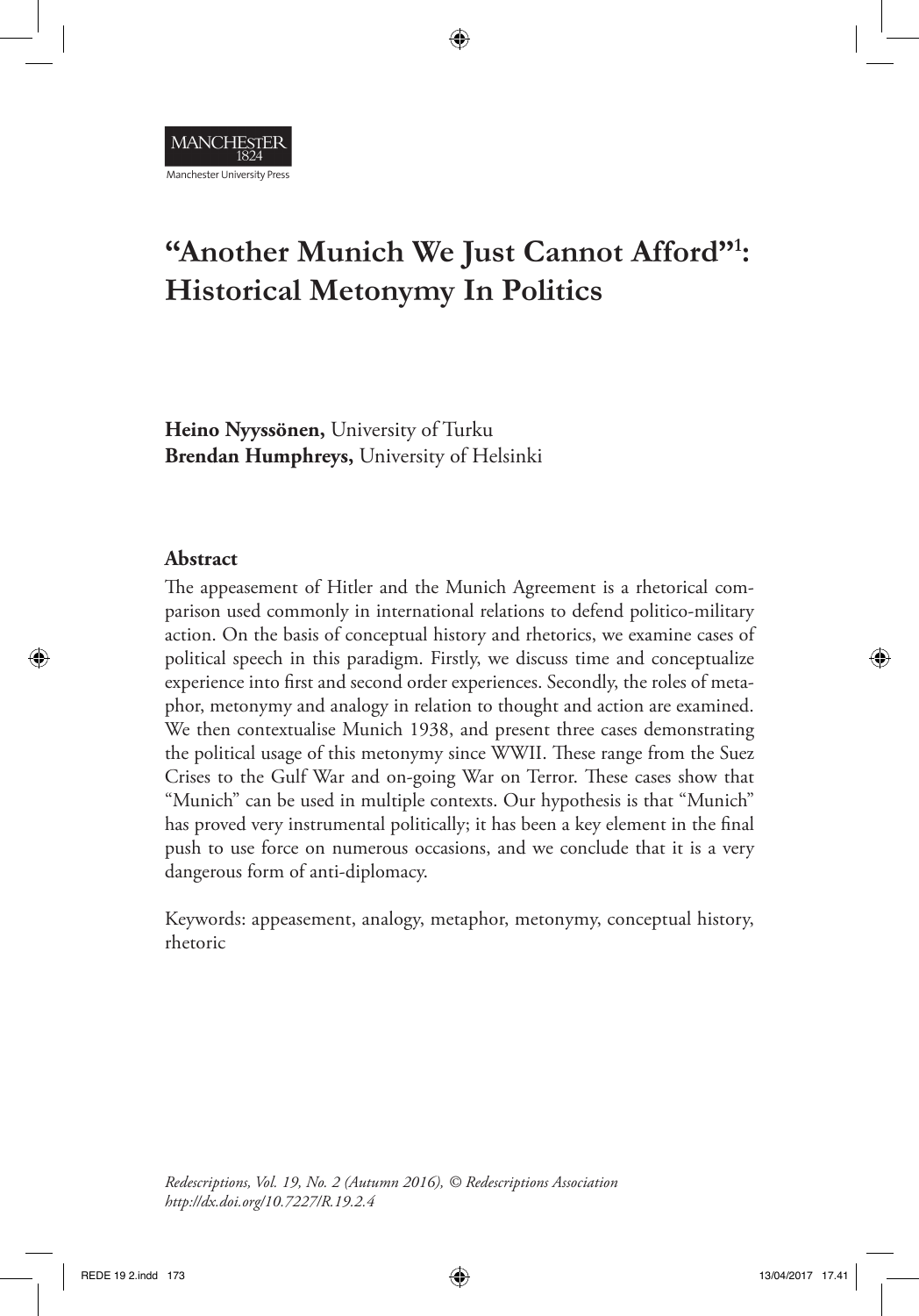⊕

"It is 1938 and Iran is Germany" Benjamin Netanyahu (2006)

## **Introduction**

At frst sight historical analogy might seem old-fashioned, and its use banal, but if we consider history as a temporal metaphor it will be more fruitful. Moreover, as Oscar Wilde said, while few men can write history, any man can make it (at least in theory). And indeed there are many more history makers than actual historians themselves; and political tropes such as Putin=Hitler or Trump=Hitler are still commonplace<sup>2</sup>. This is because history itself is a very broad concept, which is not limited to its own self-defnitions and representations.3 It belongs to everyday life and is a constant presence. Certainly some historical dates and places are so well known that they have become metaphors such as "The Alamo", "Thermopylae" or "The Bastille". Indeed, post-1789 the French Revolution has been a model for diferent political movements from romantic nationalists to the brutal realism of Lenin.

The aim of the article is to apply conceptual history and rhetorics to international relations, and to study evocations of appeasement and their political usage. The phrase "another Munich" is, of course, a historical reference to the conference of 1938, and our concern is its possible reincarnations in politics, and we seek to make a more systematic study of the usage of this metonymy, which is, as such, a *cliché*, but one that is frequently used, and that must therefore be taken seriously. Based on cases from Suez to Iraq, we argue that the rhetorical analogy has been used as a template to legitimise a given policy, the ultimate, "of-the-last-resort" argument that presents war as the only realistic alternative.

We understand history as a temporal metaphor, which combines thoughts and action. In this sense our study corresponds to recent (re)turns to the study of history and of rhetorics in international relations (see e.g., Hobson and Lawson 2008: Post-Realism 1996). Indeed, we go so far as to consider international relations as a form of argumentation and Munich as one of the most familiar political analogies used, though not exclusively, in the West. Munich, that is, (most popularly and reductively) the appeasement of Hitler, is a frequently-used comparison, and one of the strongest rhetorical arguments, most especially in matters of military intervention. By referring to familiar contexts, in which this comparison was used after Munich, we chart how the topic has changed in political usage over the course of years and in diferent conficts.

174 We argue that rhetorical analogies are powerful instruments in political communication and one indicator of the political skills of actors. Metaphors and their use in political science has been studied recently but we don't place full emphasis on the results achieved with the aid of these metaphors, rather

⊕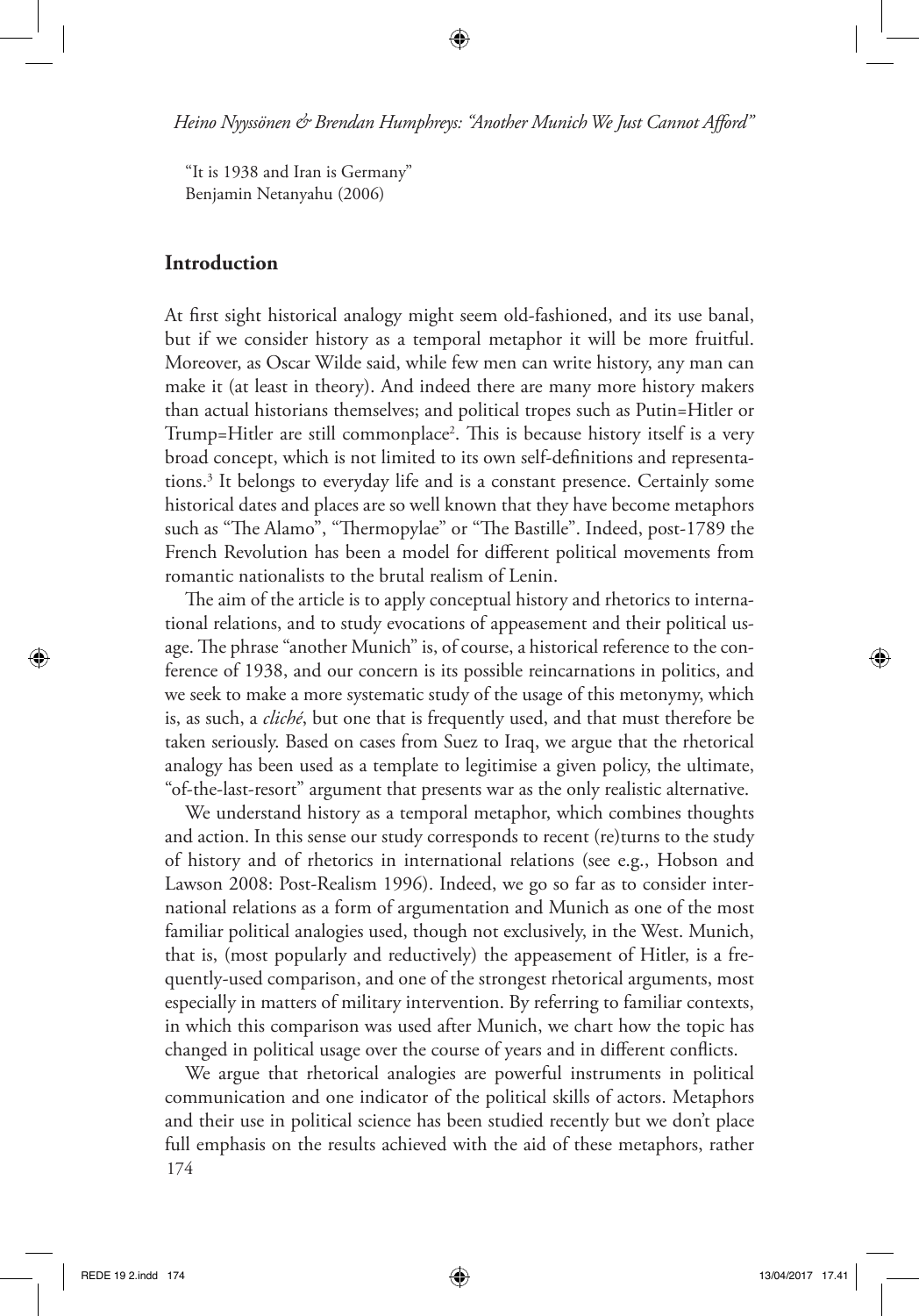we also concentrate on the *process*, that is argumentation and analogisation itself (see, e.g., Carver and Pikalo (eds.), 2008; Charteris-Black, 2008; Beer and De Landtsheer (eds.), 2004; Musolf, 2004); Beer and Hariman (eds.), 1996; Chilton, 1996).

⊕

This study combines ideas that have been presented in both political science and in historiography. Our study also conforms to conceptual history, which studies the use of a particular concept – in this case appeasement – diachronically in time. We believe that politics could even be defned as a battle of metaphors, in which the one who offers the best metaphor, wins. The *quality* of metaphors in such a contest matters, and must be assessed; at their best, they function as actual power resources: an argument in a specifc context is always *more than a mere argument*. 4

At frst we discuss how analogy and metaphor have been deployed in political rhetorics and related action. Then we explore the origins of the Munich metonymy. For our empirical part we have chosen three examples, well aware that they are not the only ones but are, to a greater or lesser degree, familiar. The British reaction during the Suez Crises remains the classic example of the (mis)application of Munich. In addition there are more recent cases; the First Gulf War, and the later engagements in Iraq.

Our hypothesis is that "Munich" represents an objectively loose analogy, but one that nonetheless puts unique pressure on the evoker to act, and which can be used to justify almost any action by depicting the opponent in question as a new Hitler. Therefore by teliographed corollary the familiar divisions of the Second World War, with its heroes and villains are resuscitated to confer clarity and legitimacy. Not that we are denying that a timely intervention can, in fact, prevent a confict from escalating; the world is haunted by many cases of stalled intervention, such as Bosnia. However, in preventing conficts in advance, there are many means other than the military option available; the latter, however, is the focus here.

We apply and reverse E.H. Carr's agenda, that is, we focus on the *politician*  instead of the historian, and try to assess his or her conceptualisation of history. In this, we argue that one can classify experiences as frst and second order experiences. Those who were born before a certain event itself, heard about it as contemporaries, or even participated in the events, belong in the frst order experiences. In our case Anthony Eden<sup>5</sup> and George H. Bush<sup>6</sup> represent this category. Much of their personal experience was based on Munich and the subsequent war. In contrast, Tony Blair, George W. Bush and Gordon Brown do not have personal experiences from the war; it is for them part of their secondary experience. In fact, Blair's father had been a soldier, and had evidently had a good war, rising from a private to acting Major. Blair, like George W. Bush (a fghter pilot who never served in combat), may also have felt the need to compete with his father's military record.

⊕

⊕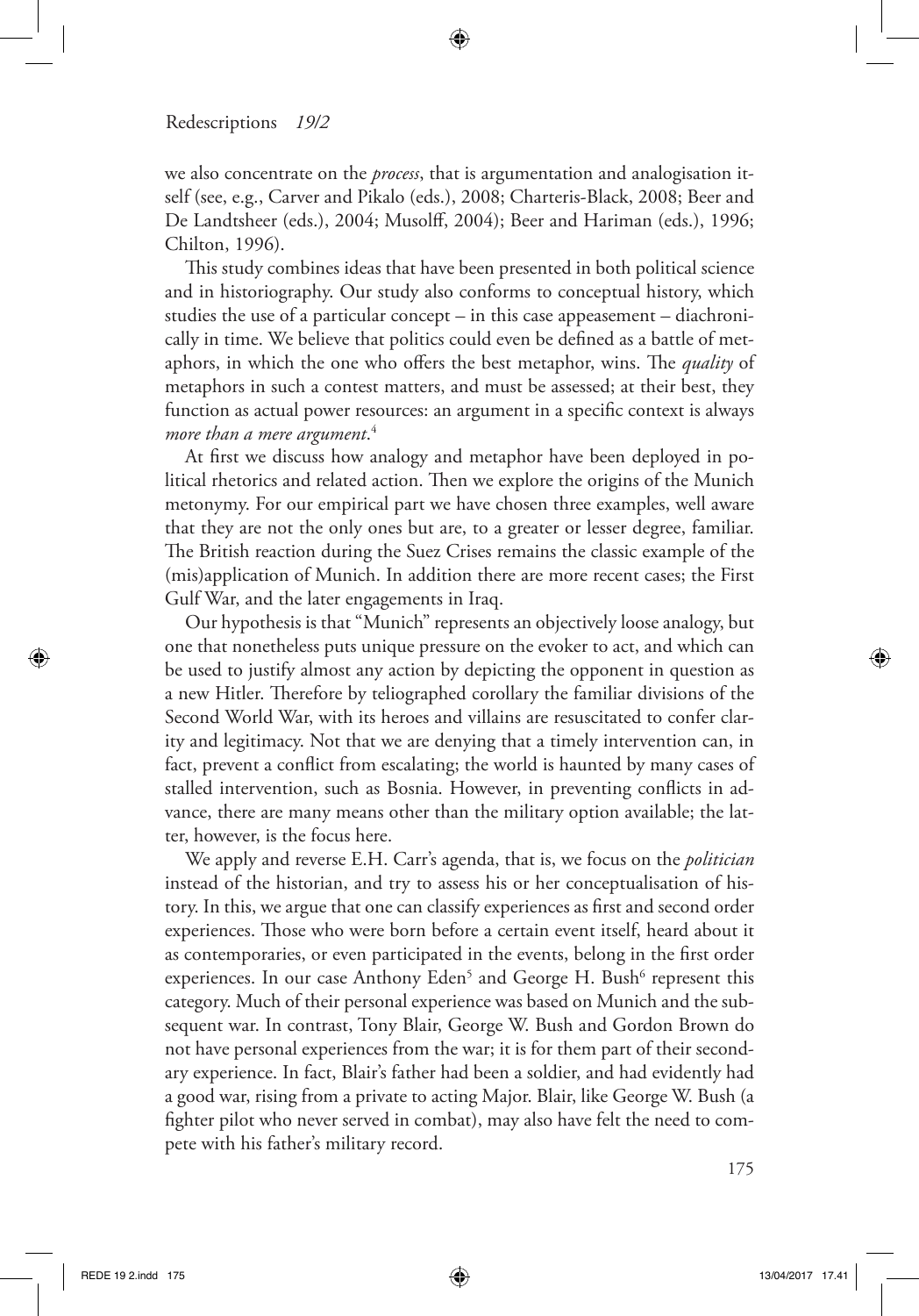## **Politics with Analogy, Metaphor and Metonymy**

In 1992 the psychologists Barbara A. Spellman and Keith J. Holyoak published an article on social roles, in which they wrote that it would not be a great exaggeration to say that the US went to a war over an analogy, i.e., that Saddam was Hitler (Spellman and Holyoak, 1992). This is a strong claim, as usually psychology does not sufficiently take into account the idea that politics is a deliberative action.

However, in the feld of international relations there is growing agreement that much mainstream IR is fxed on the notion that international relations is repetitive, timeless and cyclical (Elman and Fendius Elman, 2008). The idea of state rotation comes already from antiquity, but Hegel and Marx noted the idea of repetition in world history. Marx famously noted a pattern between two events; the original was a tragedy and its reincarnation, a farce. Indeed, Marx witnessed Louis Bonaparte's *coup d'etat* as a first order experience. Thus, one can argue that history repeats when people *like* to repeat it: political dimensions are found in the way in which people deal with the past in concrete situations; whether they attempt to free themselves of it and dissociate themselves from it, or build continuities, remember and forget or even attempt to repeat and return to the past.

Reinhart Koselleck has studied the dissolution of the Cicero's topos *historia magistra vitae* in his *Futures Past*. Thus, until the late 18<sup>th</sup> century former experiences mattered, as readers could learn and repeat the success of the past instead of recommitting earlier mistakes. Since then history has also turned to be more than any one account made of it, and began to establish itself as a collective singular. Moreover, history became plannable, when – as Kant put it – the soothsayer himself shaped and formed the events he had predicted. (Koselleck, 2004). However there are still the moments of doubt in this "planning", and "repetition", as the plan can go wrong, as we try to show in this article.

Here we claim that rhetorical analogies, metaphors and their sub-category metonymy are important tools in this "repetition". Although metaphor has much in common with analogy, the latter has (surprisingly) not been given much attention recently in political language and in international relations. It is revealing that the concept does not even appear in Carver's and Pikalo's introduction in their *Political Language and Metaphor* (Carver and Pikalo, 2008). We are, however, particularly interested in the process, in which one particular event becomes a *concept* of its own.

For Aristotle every trope was a metaphor giving a thing the name that belonged to something else. For Chaïm Perelman metaphors are condensed analogies, due to a fusion of theme and *phoros*; analogy belongs to the theory of argumentation. For Perelman in particular, associative strategies of argumenta-

⊕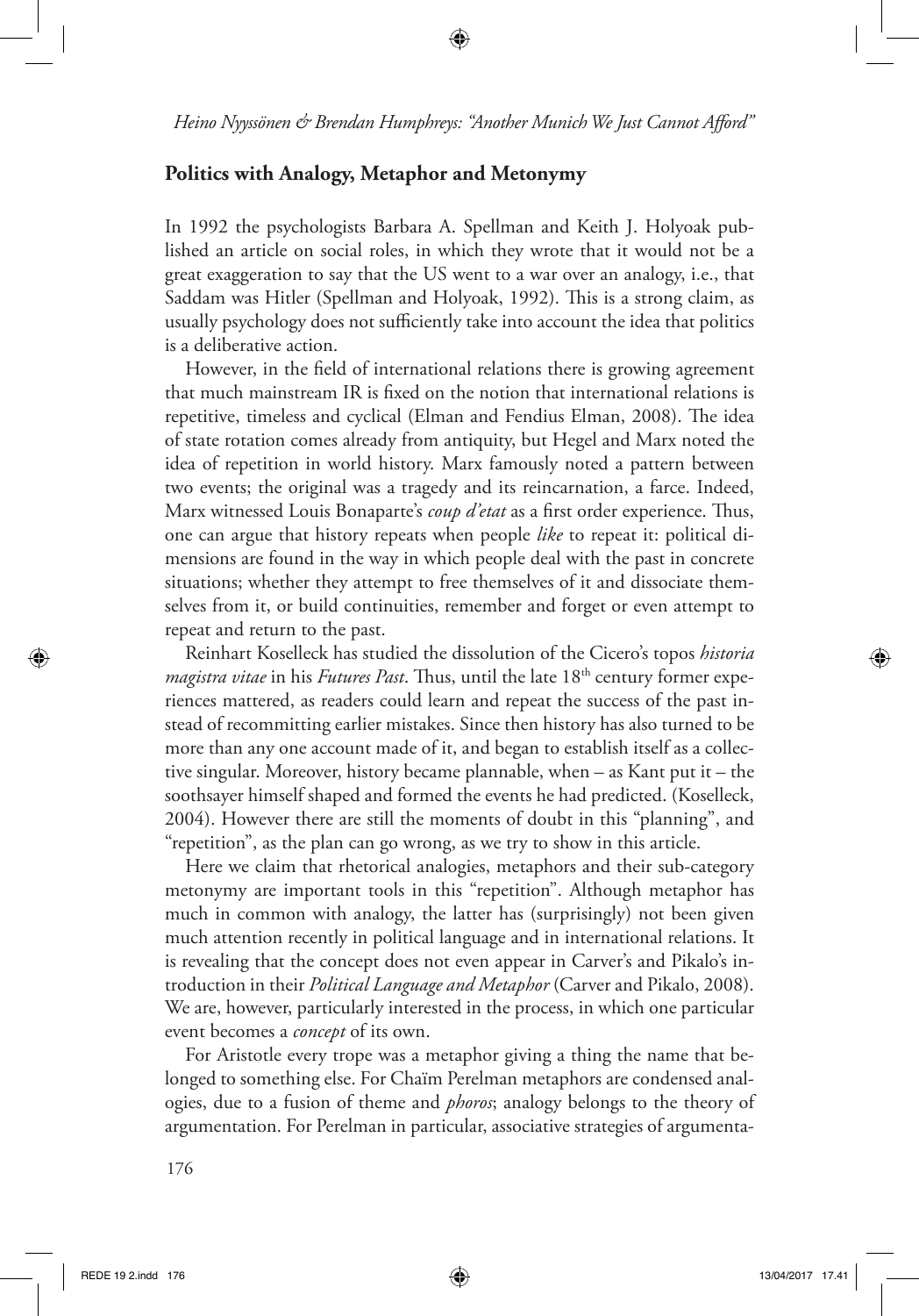tion *combine separate elements and construct new elements*, which either increase or decrease the possibility of accepting the argument. It is important to note that here analogy does not posit the *equality* of two relations (here historical events) but rather affirms a *similitude* between them (Perelman, 1982). If we do not accept the analogy used, we either have to adapt the analogy so that it corresponds better to our own conceptions, or replace it with another that is more appropriate (Nyyssönen, 2006). Thus, we are interested in *use of analogies*, not whether two historical events are compatible as such.

⊕

As Carver and Pikalo (2008) indicate, metaphors can be discursive nodal points, and act as nodes transforming meanings across domains and thus freeing political science from any necessary adherence to linear models of causality (Carver and Pikalo, 2008).<sup>7</sup> In this sense metaphors can gain the upper hand regarding the present, and even the new unknown experience, which is not yet experienced. The analysis of a given case by metaphors, like the best argument, no doubt raises some points and but leaves others in the shadow.

In this sense, metaphor is the missing link between the "is" and the "ought", it generates new insight into a policy matter and even suggests one or more lines of action. They are at the same time models of prior- and not-yet-articulated understanding of the situation and models for taking action in that situation. For example, F. R. Ankersmit comments on Schön's classic example, seeing a slum as a disease, that "they [metaphors] invite us to see part of (social) reality from a certain point of view that automatically leads to a certain kind of action…predispose us to favour of a specifc line of action…" (Ankersmit, 1996).

Thus, metaphors can organize knowledge and suggest action on the basis of temporal similarities, but do they also lead to the proper action? As here causation takes place in human mind, we may have some doubts that the connection is never automatic, the human mind is not like physics and the Munich-analogy does not possess a Pavlov-like intention of eliciting action. Nevertheless, we should not underestimate metaphors either, and – here there is a strange resemblance to hate speech – to think that all speakers could take it as a starting point that someone is taking their metaphorical words literally. Here we argue the politics of analogy is an instrument that contextualizes and changes objective time into experienced human time.

#### **First Time Tragedy: Munich 1938**

Hobson and Lawson (2008) have reframed E.H. Carr's famous question by applying it to international relations: "What is History in IR?" For them there are four ideal types, and the answer varies according to where the researcher is located on the continuum, plus the degree of willingness to generalise. At

177

⊕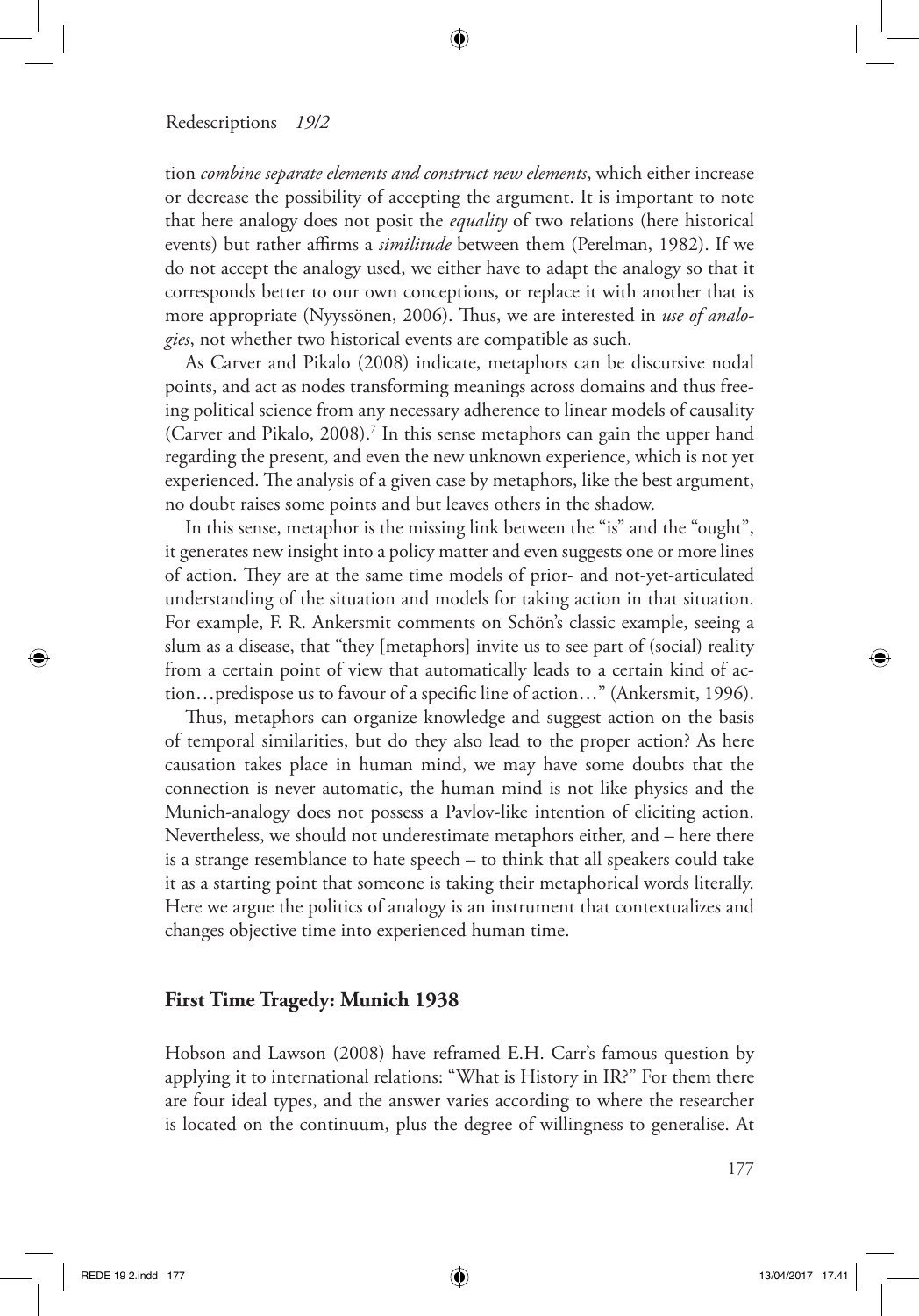⊕

frst "history without historicism", like its neo-realist version, generalises most, whilst "radical historicism" and "traditional history" avoid generalisations and represent the other pole. To give an example, in "history without historicism" *appeasement* becomes a universal battle cry for the necessity of confronting dictatorial regimes across time and place, in much the same way that the US withdrawal from Iraq is related to the retreat from Vietnam. Finally, there is "historicist historical sociology", which overlaps with the three others. Although to us this category looks somewhat loose, we locate ourselves there with the knowledge that it includes such formidable fgures as Quentin Skinner, Carr and R.G. Collingwood. We also accept the idea that world politics is historically Janus-faced, gazing both into the past and the present (Hobson and Lawson, 2008).

Thus, the negotiations that took place in Munich in 1938 can be considered as a tragedy and a lesson of wishful thinking. In international politics Munich has become a synonym of a tragedy and betrayal, in which no mutual trust was found. The most tragic image has originated from Neville Chamberlain, who waved the agreement in his hands and declared it to be "Peace for our time". No doubt the failure was tragedy for Chamberlain himself, but the popular image is too simple. Less remembered is that it was also Chamberlain who declared war on Germany on September 3, 1939, when Hitler had attacked Poland. Furthermore, Chamberlain led the country until May 1940, when he was forced to resign. It was his tragedy to be replaced by a unique wartime leader, who would become (and remains) one of the most admired men of the modern world, Winston Churchill.

Moreover, Munich is a general lesson of power politics and the school of political realism, which we use in its classic IR meaning. Even nicknamed the Father of Realism, Carr, published his famous *Twenty Years Crisis* in September of 1939, shortly after the war's outbreak. For Carr appeasement in the 1930s was realism as he felt that serious mistakes had been made in Versailles 1919. In 1939 Carr's main argument was that crisis was inevitable and it was better to carry out peaceful change through negotiations than by other means. He even criticized Czechoslovakia for its minority's policy. For Carr "peaceful change" was a fully acceptable principle.<sup>8</sup>

178 In the 1945 edition Carr, nevertheless, blames Hitler for not having used the opportunity presented by Munich to build a new improved relationship with the other great powers (Cox 2001, lxxix). To some extend Carr could therefore be accused of bandwagoning and the hindsight bias of 1945. However, in his important *Vergangene Zukunft* (*Futures Past*), Koselleck reminded us how former futures were once open. Thus, we claim that the Munich agreement is usually understood from all its *consequences* up to 1945, and *not as an attempt to avoid a war*. There are at least two other questions, which the original "Munich" dealt with: a (failed) possibility for a peaceful change and an at-

REDE 19 2.indd 178 13/04/2017 17.41

⊕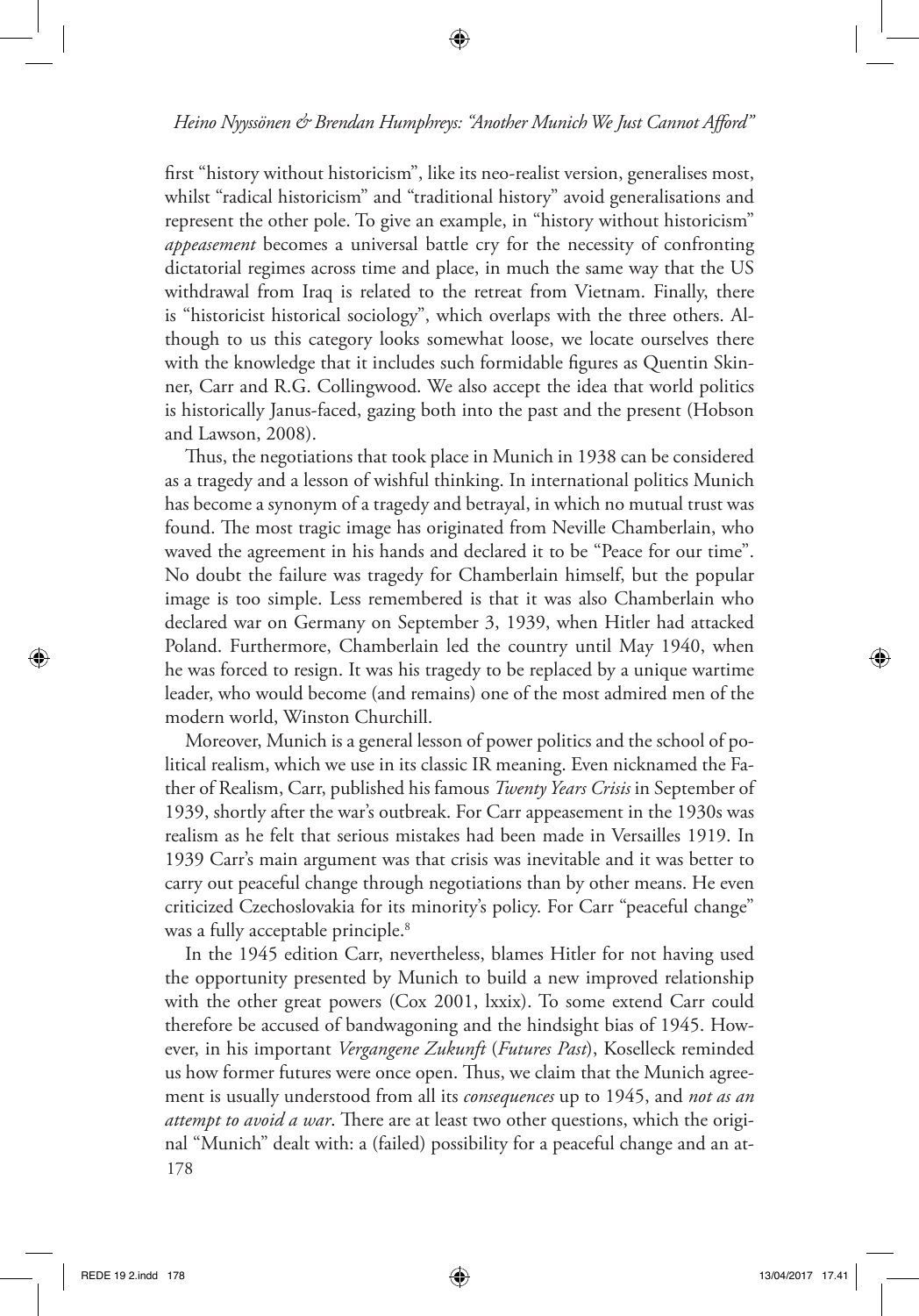tempt to deal with historical injustices. From this point of view Munich means negotiations in relation to military action. The Saarland case had been solved by a referendum in 1935, as more than 90% supported the annexation to Germany. Unlike for Crimea in 2014, an international organisation, the League of Nations, decided to transfer the area. Munich was diferent, as four great powers were the actors and agreed *over* the Czechoslovakians, who were not even invited to the conference. As a result, the Sudeten parts of Czechoslovakia were annexed to Germany, as later Teschen to Poland, as in 1938 and 1939 parts of Slovakia to Hungary.

⊕

# **Second Time Farce: Suez 1956**

It is a constructivist claim that the identities and interests of actors are constituted by social structures, inter-subjective ideas, beliefs and values. Here the construction of "history" takes place on two levels, on one hand politicians constructed their own view of history; on the other hand scholars focusing on these actors construct it in retrospect. Thus, the present study is Skinnerian in the sense that it tries to locate a specifc time, thus the intention seems to be plausible when knowing the current context; and Koselleckian in a sense that experience is a category that matters in analysis of the future. Moreover, we agree that the use of political language is the proper object of the history of political study (Tribe, 2004).

In a strictly British context, the frst time that "Munich" was systemically evoked was during the Suez crisis of 1956. Despite fairly feeble diplomatic eforts, the British made a covert agreement with France and Israel and attacked Egypt in late October; however they were forced to back down due to Superpower pressure. In the lead up to the military showdown, Anthony Eden's Conservative government, but also the Labour opposition, plus the overwhelming majority of the print media all spoke in terms of the politics of the 1930s. Even fgures opposed the Government's rush to military action still used the same mode of argumentation, using the same historical defaults, the same cyclical repetition; appeasement, the Rhineland, and Munich. In the memoirs of Eden, Lloyd and Macmillan there are literally dozens of references to Hitler, appeasement, the Rhineland, Munich, *Mein Kampf* etc., all while in fact discussing Suez.<sup>9</sup> At that time, only 18 years after the conference, and hardly ten years after the war itself, Munich no doubt played a frst order experience for vast majority of British politicians. No particular rhetorical strategy was needed to stress similarities and to combine them to the present situation. In the horizon of expectation, the World War was very familiar. Adam Sisman wrote that the British "have become dangerously and self-destructively fxated

⊕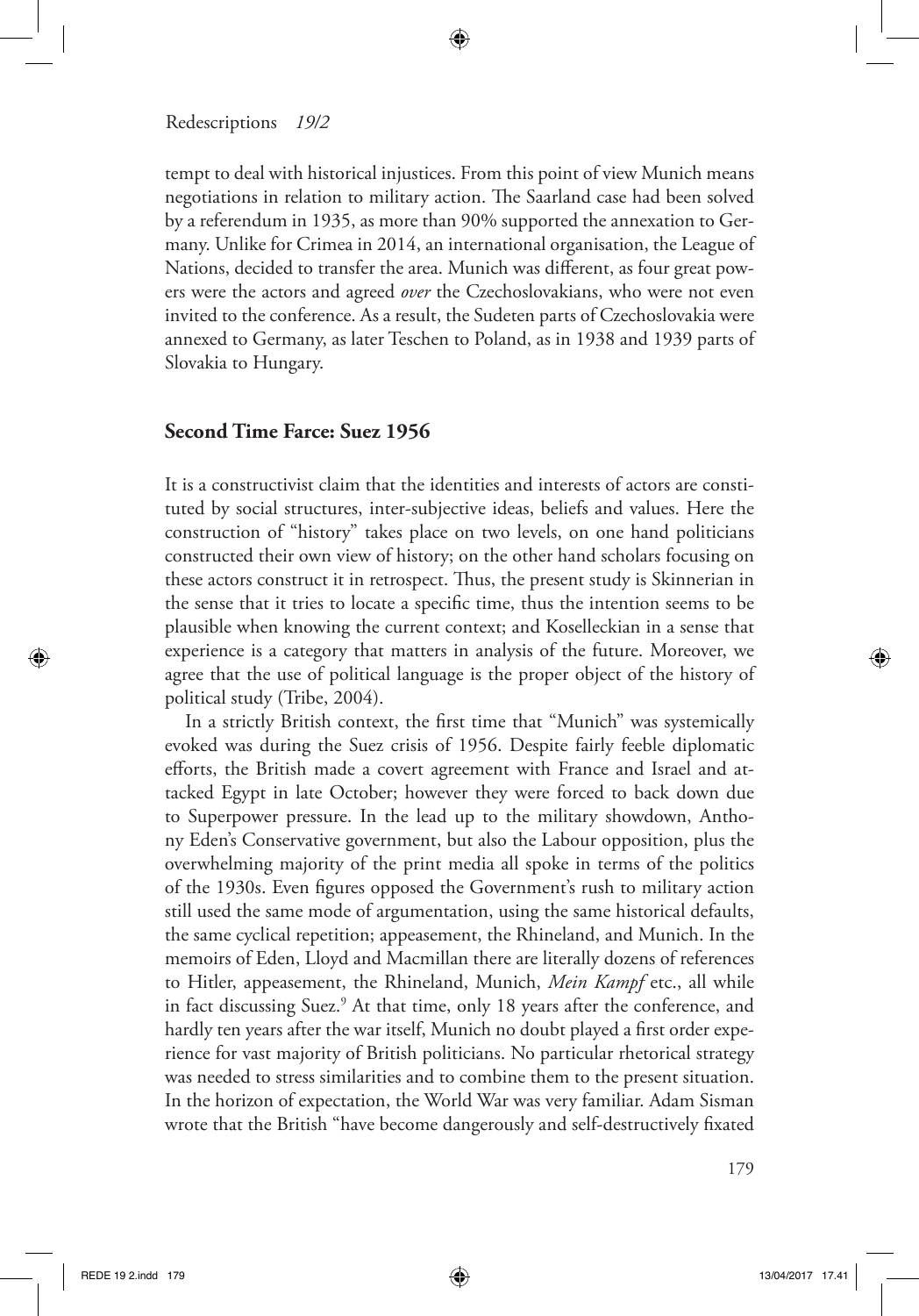⊕

on a few years in their history. On the one hand, the 'fnest hour'; on the other Munich" (Sisman, 1994).

History can be a burden and lead to a potential overreaction, which is the core of the Suez case. Analogy could be a notorious trap, particularly for the unwary, to use a famous example: the Bolsheviks knew that the history of the French Revolution had ended in a Napoleon. Therefore they mistrusted Trotsky, who looked most like a Napoleon fgure but not Stalin, who looked least like one (Carr 1961). The point is not only that you know history, but that you are also aware of your own conceptualizations i.e., how and for what purpose you use them.

The Labour opposition leader Hugh Gaitskell called Nasser "Hitler", while ex-Prime Minister Clement Attlee, then Labour leader in the House of Lords, described Nasser as an "Imperialist Dictator" (Documents on International Afairs, 1956, London Times, 1956). Another Labour member of the Commons, Reginald Paget, described the nationalization of the canal as "a threat to strangle the whole industry of Europe… what we had to get used to in Hitler's day" (Documents on International Afairs, 1956).

Yet from any critical distance, the circumstances were utterly diferent; Nasser's Egypt was an undeveloped, impoverished ex-colony, in no way could it resemble the militarised, industrialised might of the Third Reich. Furthermore there was a new international system; in 1938 the League of Nations was morally bankrupt, but by 1956 there was a new Superpower rivalry and an active and expanding United Nations. Britain's leadership and political class should have taken this into account; they didn't, and somehow lived in the past. In fact, the analogy loosely referred only to one person and individuals role in history, whilst the remaining similarities or diferences were unanalysed. Had the policy and opinion makers been more alert, they could even have found a recent precedent, that is, the nationalization of Iran's foreign-owned oilfelds by its Prime Minister Mossadeq, which presented them with a fairly precise analogy. But instead, Nasser was demonised as a new Hitler, which was very unusual in a colonial context: after all, this was demonising Nasser in distinctly *European* terms. The European colonial powers had long experience in racial/religious scaremongering; why not depict Nasser as some secularised, modern version of a "Mad Mullah". But is seemed Munich – however inaccurate – was much more powerful analogy.

180 Fearful of the accusation of appeasement, Eden, his Chancellor Harold Macmillan, and Defence Secretary Selwyn Lloyd all quickly decided on using force against Egypt. As early as 31 July, the American ambassador in London cabled the Department of State, saying, "Eden, Macmillan and Lloyd…are fexible on procedures leading up to showdown but insist over and over again that whatever *conferences, arrangements, public postures and manoeuvres might be necessary, at the end they are determined to use force*"(our italics). As Macmillan

⊕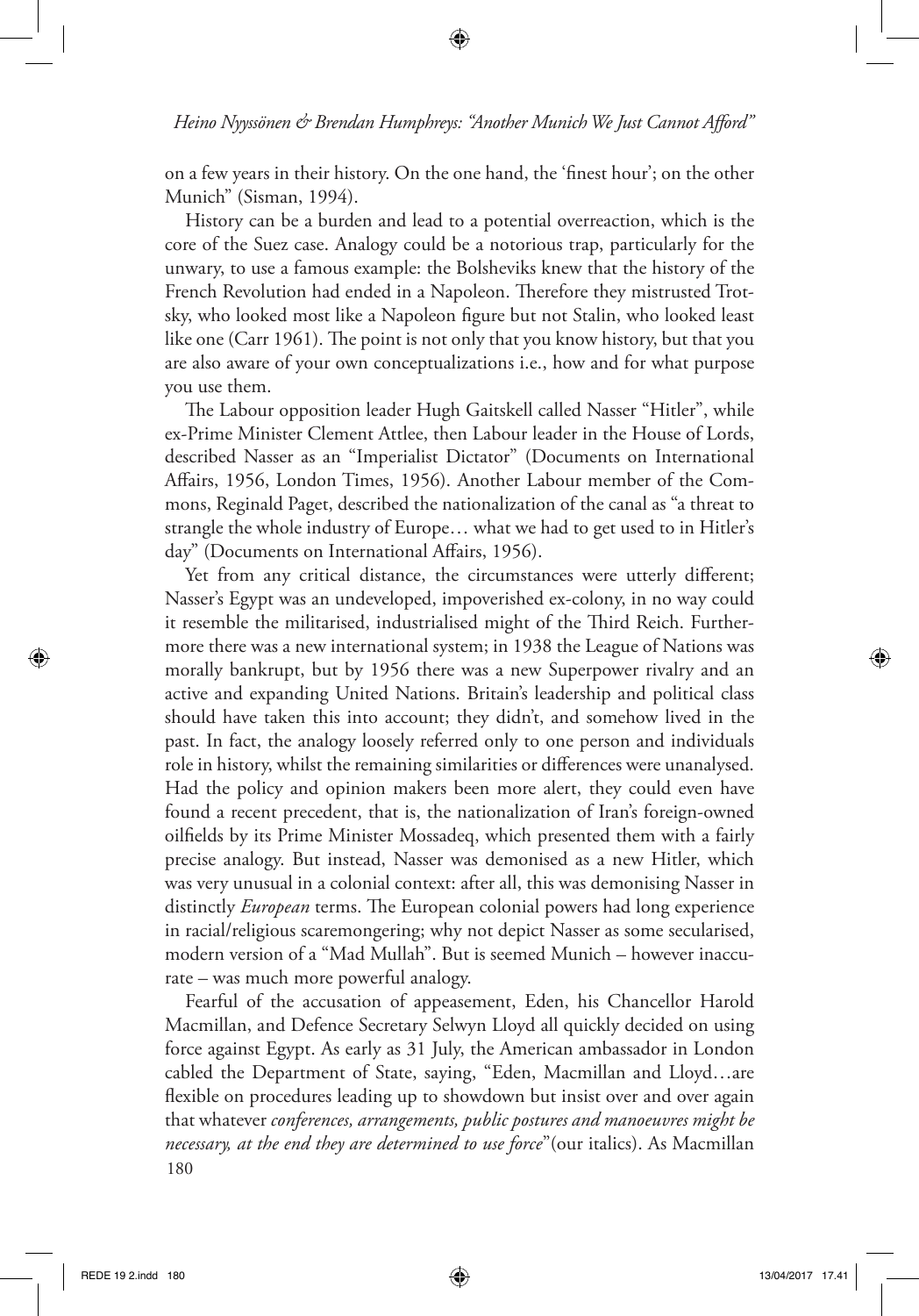wrote in his 1971 memoir *Riding the Storm 1956–59*: "This was the supreme issue. He (Eden) seemed quite determined. It was 1938 over again. He would not be party to any new appeasement."(Macmillan, 1971).

⊕

Anthony Eden wrote and published his volume of the relevant years *Full Circle* in 1960, while Nasser was still in power: his preface states that "the lessons of the 'thirties and their application to the 'ffties…are the themes of my memoirs" (Eden, 1960). However, both Macmillan and Lloyd wrote and published later, in 1971 and 1977, and had therefore seen the course of events over the 1960s and early 1970s. These events would have included Nasser's defeats and his death in 1970. So one might imagine that Lloyd and Macmillan might drop the Nasser-was-Hitler argument, but on the contrary, they will not let it go. Lloyd seemed obsessed with the events of the late 1930s; indeed, his fear of being called an *appeaser* is explicit in his book:

As to the British political scene, our critics on the left would claim that it was they who had forced us to back down, but if we took no action those same people would very soon be crying "Munich again". We would be the "guilty men" who had failed to stand up to Nasser, just as, according to them, the conservatives in 1937 and 1938 had failed to stand up to Hitler.

"Munich again?" Lloyd concluded, "Was that an exaggeration or an obsession?" (Lloyd, 1978). Surely it was both. Lloyd and Macmillan thought of history as a simplifed continuity, unwilling – or unable – to distinguish past and present.

## **Munich versus Vietnam: Gulf War I**

Hayden White has implicitly offered an interesting answer to the question of "repetition". In his book *Figural Realism* there is an engaging idea, which is that a later event could be a fulflment of an earlier one, much like the Old Testament in relation to Christianity. However, this relation is not *causal* but *metaphorical*. Marx did not suggest that the 1848 revolution was a *consequence*  of 1789. The genealogy between these two is the way in which people in the latter era would like to see their role in *fulfilling* the former. The historical event itself remains open, a later epoch might use it for their own purposes and projects (White, 1999).

In our case of politics George W. Bush could easily be seen as an example of fulflling an event, the war, which for his father remained unfnished. Already when Bush senior was in office, hawks in the US insisted that Saddam Hussein was an emerging Hitler, who had to be stopped, whilst doves warned that the Persian Gulf was a trap like Vietnam. Spellman and Holyoak (1992) have

181

⊕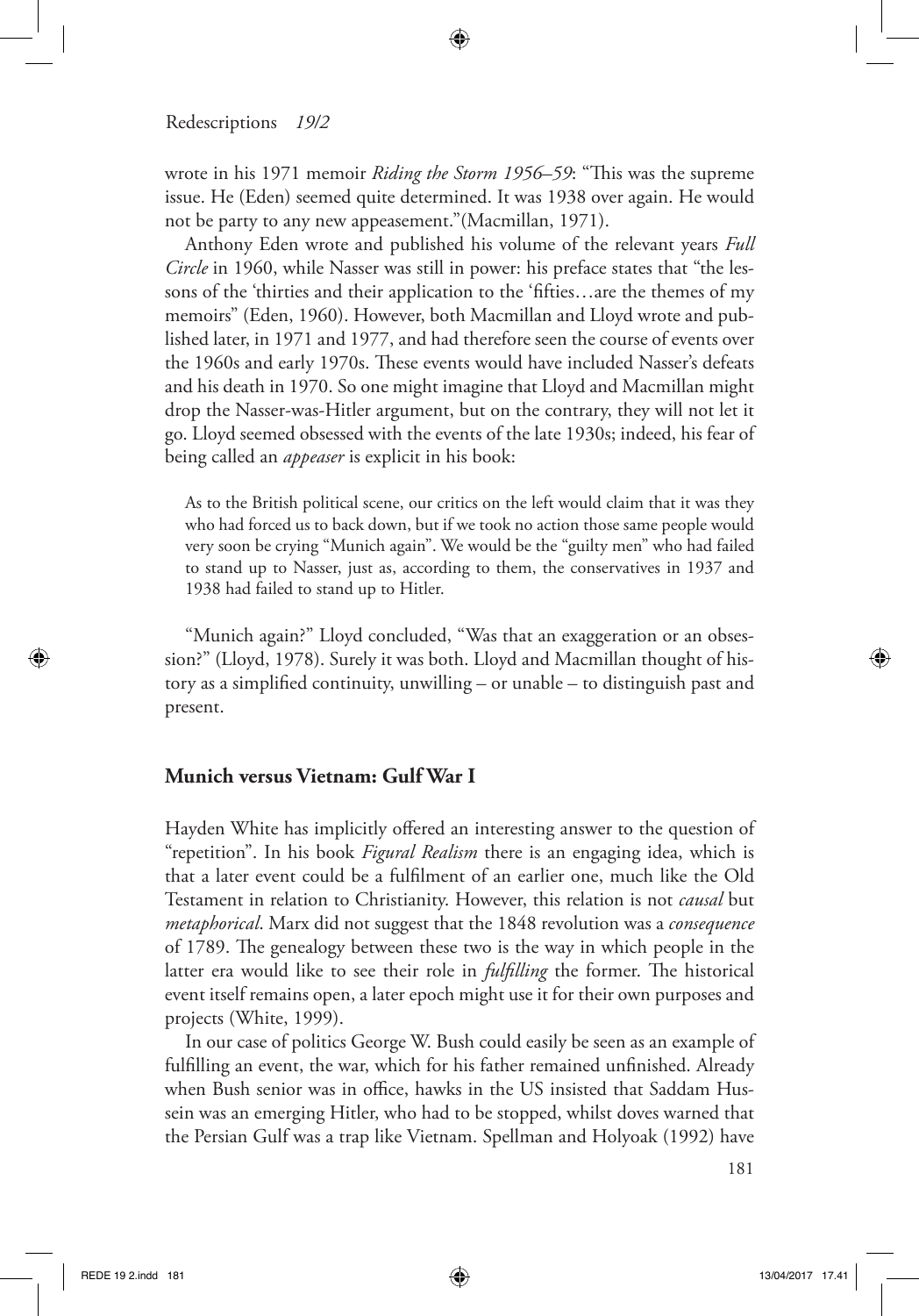⊕

argued that this kind of analogical mapping may be a major cognitive mechanism. Debate of a proper temporal metaphor has continued later in the US as well: the administration of George W. Bush used frst an image of the 1945 mushroom cloud, i.e., the menace of an atomic bomb, hoping to make its case to go to war against Iraq. Later Edward Kennedy called Iraq "George Bush's Vietnam", a comparison debated in *Foreign Afairs* in 2005 (Baglione, 2006).

However, it is important to note that later Bush turned his opponent's allegation upside down: only withdrawal would lead to parallels with Vietnam. Thus, at first the case was debated under different temporal metaphors and then under the same metaphor and its temporal contents. For those to whom Iraq resembled Vietnam, it referred to a failure and as illocution to implement withdrawal. In the next phase only Vietnam was the issue and its content was contested with various time periods i.e., before and after the withdrawal. The opponents had "real" factual history in their argumentation, whilst Bush supporters had a "what if" speculative history in their background: had the US funded its allies in Vietnam after it withdrew its troops, the allies would have won the war.<sup>10</sup>

During the build-up to the frst Gulf War of 1991, President George H. Bush, who possessed frst order experience to the WWII, evoked the 1930s both publically and privately. At that time, the Munich analogy had become quite familiar already, had taken on a life of its own, and displaced its original situationality (*chronos*). Both of the examples discussed above show Munich's fexibility, ability to be claimed as relevant to new contexts.

In 1998 George Bush (Sn.) defended his actions in his and Brent Scowcroft's volume *A World Transformed*, in which he tells us he was reading "a book on World War II by British historian Martin Gilbert. I saw a direct analogy between what was occurring in Kuwait and what the Nazis had done" (Bush and Scowcroft, 1998)<sup>11</sup>. Preparing a speech for television on 8 August 8 1990, Bush wrote, "I tightened up the language to strengthen the similarity I saw between the Persian Gulf and the situation the Rhineland in the 1930s, when Hitler simply defied the Treaty of Versailles and marched in. This time I wanted no appeasement" (Bush and Scowcroft, 1998).

182 Bush pushed the Saddam=Hitler formula in much the same way as Eden et al. pushed the Nasser=Hitler during Suez. John MacArthur too was aware of the "Saddam-is-Hitler theme that proved so very useful to the White House" noting the Bush "had begun to model himself after the wartime Winston Churchill" (MacArthur, 1992). Interestingly, when assembling his "allies" Bush encountered another analogy, though one not soaked in the glory of World War Two: senior diplomat Richard Haass suggested that "We may be able to do something along the lines of the Korean War model of a US-led multinational force" (Bush and Scowcroft, 1998). Korea, which ended in a stalemate that still exists, was never going to be as sellable as Munich. At a

⊕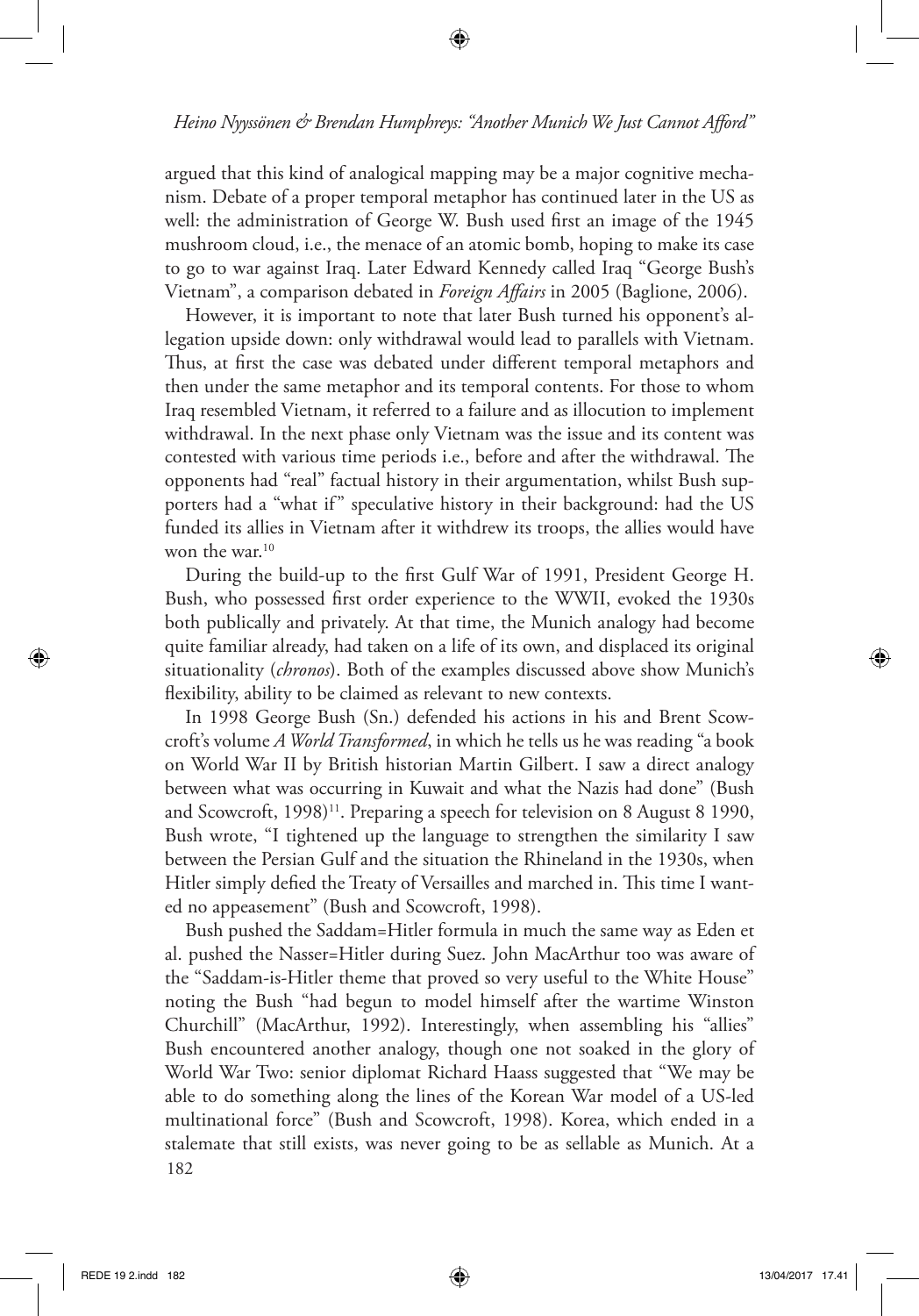meeting between himself and Gorbachev in Helsinki in September 1990, Bush recorded how he used this associative strategy of argumentation in his disagreements with Gorbachev over how to deal with Saddam Hussein's invasion of Kuwait: "If we had ofered Hitler some way out, would it have succeeded?" Gorbachev replied, not unreasonably, "Not the same situation" to which Bush replied "Only in personality" (Bush and Scowcroft, 1998). Gorbachev's position, as he articulated it, was cautious, but *analogy-based*, he told Bush at a meeting on November 19; "On some things, of course, we have diferent ideas, but on this we must be together. In my heart, as yours I am sure, the preference is to solve this without blood. It can all turn out very badly, worse than Vietnam" (Bush and Scowcroft, 1998).

⊕

Not that, on the evidence of this book, Bush was very interested in *situations* as such, precedent and analogies were very important to him too. Furthermore, Bush showed took a jaundiced view of diplomacy, which he wasn't sure had developed all that much since the era of appeasement. "I knew what had happened in the 1930s when a weak League of Nations had failed to stand up to Japanese, Italian, and German aggression. The result was to encourage the ambitions of those regimes." (Bush and Scowcroft, 1998). This coupling of Munich and a lack of faith in diplomacy was very reminiscent of the British in 1956; diplomacy was only to be *seen* to be exhausted, so the real business of military action could take place.

Privately, Bush wrote to his family from Camp David on 31 December 1990:

My mind goes back to history: How many lives might have been saved if appeasement had given way to force earlier on in the late 30s or earliest 40s? ...sometimes in life you have to act as you think best – you can't compromise, you can't give in, even if your critics are loud and numerous. (Bush and Scowcroft, 1998.)

In this argumentation, Bush sought justifcation in the past and defended new action, of which he had to convince people. "Not everyone in the Administration yet shared my feelings that it might be time to consider using force." However another historical precedent haunted Bush; "I did not want to repeat the problems of the Vietnam War" (Bush and Scowcroft, 1998). Bush one suspects, was torn between the *drive* factor of Munich and the *restraining* factor of Vietnam. In hoping for a "provocation" (which would justify using force) he was even envious of Lyndon Johnson's exploitation of the Gulf of Tonkin incident; "I knew that the Vietnam War was different, but his efforts made a big impression on me, and I began to think about seeking a similar congressional vote of support." (Bush and Scowcroft, 1998). One might guess that at that stage he *hoped* the Vietnam War would be diferent. Political space was framed between Munich and Vietnam, and Munich proved to be the stronger.

⊕

↔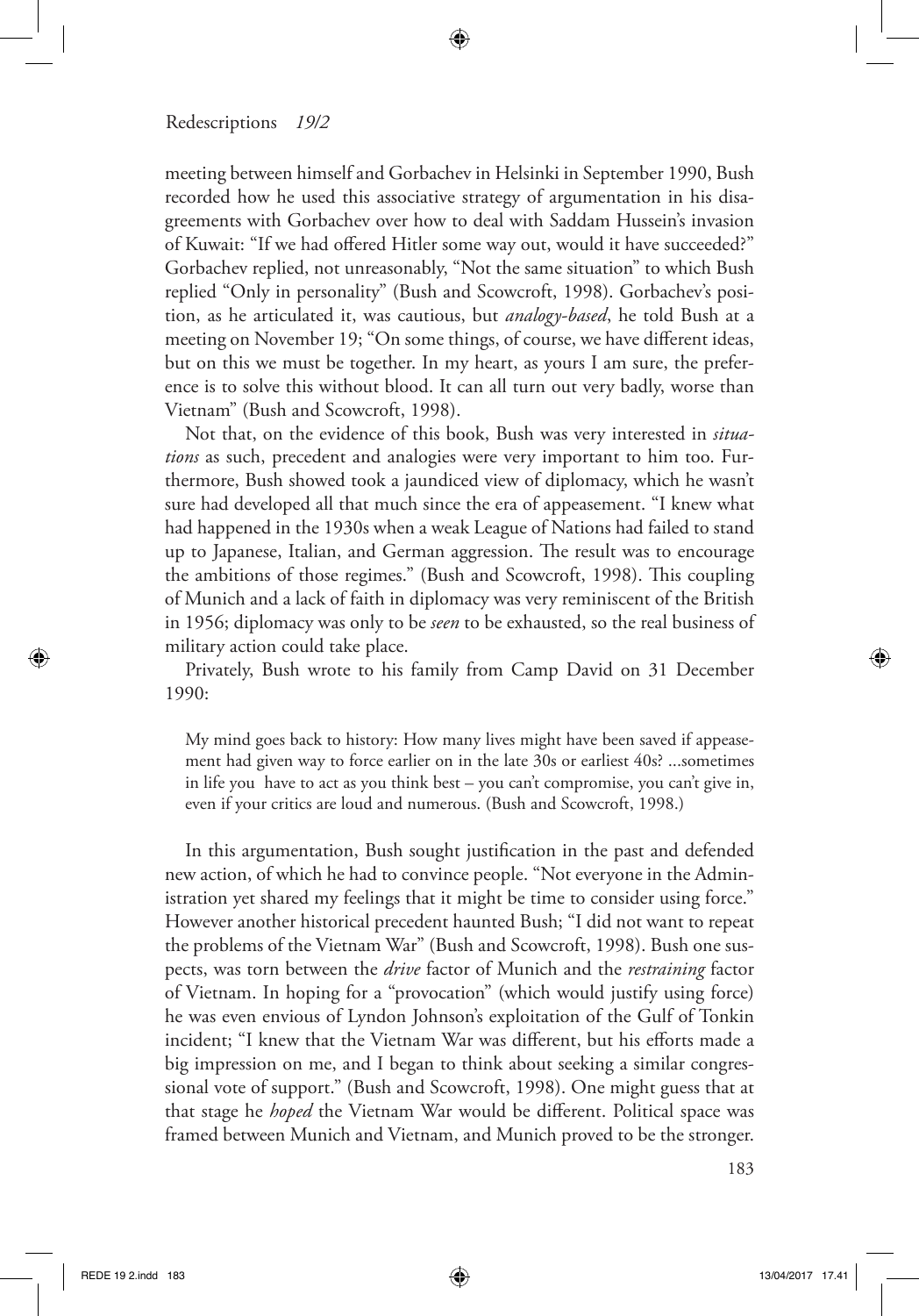## **Blair: Gulf War II**

As Tony Blair readied his country for war, he unsurprisingly plunged back into the 1930s. *Te Guardian's* Richard Norton-Taylor wrote that; "Blair similarly evoked ghost of the past. He could not endure the 'shame' of appeasement, he said a few days before the Iraq invasion. Britain would face a 'living nightmare' if it appeased Saddam Hussein." (*Guardian*, 2006)

When addressing the House of Commons on 18 March 2003, the day prior to the attack, Blair said: "And now the world has to learn the lesson all over again that weakness in the face of a threat from a tyrant, is the surest way not to peace but to war." He continued:

What would any tyrannical regime possessing WMD (Weapons of Mass Destruction) think viewing the history of the world's diplomatic dance with Saddam? That our capacity to pass frm resolutions is only matched by our feebleness in implementing them. (Blair, 2003)

Without doubt we may suppose that he and his advisors knew that "Munich" has been used before. Shrewdly, Blair then denied that he was manipulating the very historical analogies that he was manipulating. This verbal method is worth pausing to note: In April 1998 he had given his most famous – and cringeworthy – soundbite, "the hand of history upon our shoulders" after listeners were assured that, "A day like today, it's not a day for soundbites". Like Lloyd and Macmillan on Suez, Blair strenuously defends his record on Iraq in his memoirs, at one point stating; "There is no moral judgment that can or should be based on mathematics, here's the number Saddam killed; here's the number that died after his fall. Such a calculation is necessarily invidious" (Blair, 2010). Have stated this, Blair then flls two pages with exactly a "judgment based on mathematics", (his fnal fgures are "112,000 too many, but a far cry from half a million.") (Blair 2010) To revert to his speech:

There are glib and sometimes foolish comparisons with the 1930s. No one here is an appeaser. But the only relevant point of analogy is that with history, we know what happened. We can look back and say: there's the time; that was the moment; for example, when Czechoslovakia was swallowed up by the Nazis – that's when we should have acted…

Naturally should Hitler appear again in the same form, we would know what to do. But the point is that history doesn't declare the future to us so plainly. Each time is diferent and the present must be judged without the beneft of hindsight. (Blair, 2003)

⊕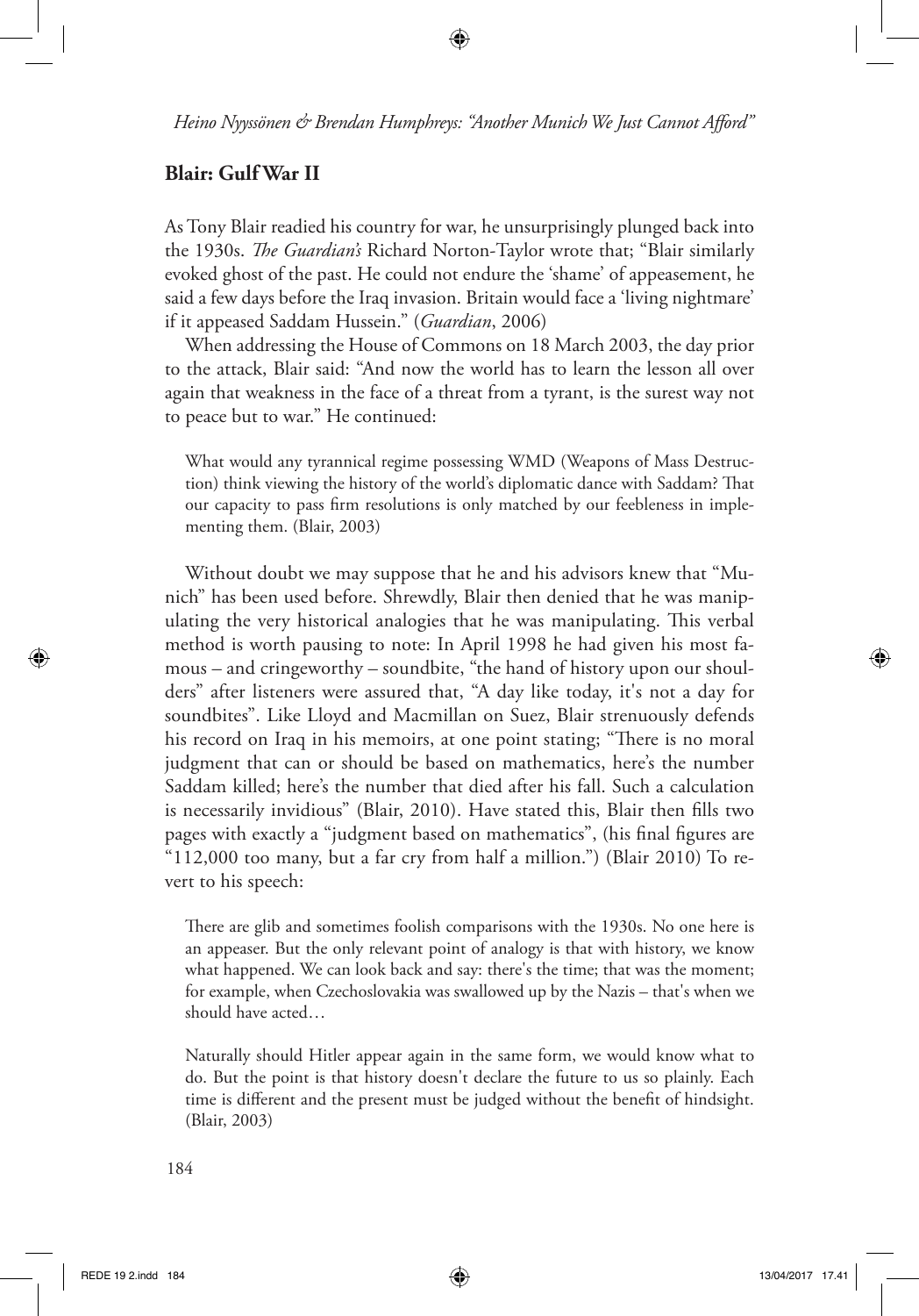#### Redescriptions *19/2*

We understand the temptations felt by many politicians to be seen as Churchills, but who also fear to be seen as Chamberlains. For Koselleck, the future, as such, is unfnished and therefore is depicted by a metaphor of a horizon. Expectations and experiences are present in the current moment: "person-specifc and interpersonal, expectation also takes place in the today; it is the future made present; it directs itself to the not-yet, to the non-experienced, to that which is to be revealed" (Koselleck, 2004). No doubt Blair – or his spin doctors, though he states in his memoirs that he alone wrote the speech – seemed to be at least aware of the risks of such an analogy. Interestingly, he had doubts about the Hitler passage, but nonetheless left it in the speech;

In one passage, which I regretted and almost took out, I made reference to the 1930's and to the almost universal refusal, for a long time, of people to believe Hitler was a threat. I was careful not confate Saddam and Hitler and specifcally disowned many of the glib comparisons between 2003 and 1933. (Blair, 2010)

On the basis of the hindsight-bias postulate Tetlock et al. (2006), argued that people begin to reorganize their mind when they know the fnal result of the given process. Here the association strategy was clear: the entire tone on Blair's moral crescendo was to present a familiar moral/existential dilemma, to which there could be only be one choice. Having very disingenuously told the House of Commons that; "No one here is an appeaser", Blair concludes by drawing his lines in such an illocutionary way that *not* to act with him *is to appease*. Though he does not even need to use the word, so embedded is it in his argument:

Tell our allies that at the very moment of action, at the very moment when they need our determination that Britain faltered. I will not be party to such a course... This is the time for this house, not just this government or indeed this prime minister, but for this house to give a lead, to show that we will stand up for what we know to be right, to show that we will confront the tyrannies and dictatorships and terrorists who put our way of life at risk, to show at the moment of decision that we have the courage to do the right thing. (Blair, 2003)

185 The most obvious connection is the fact that both Bush Senior and Blair were committed to war against the same country, Iraq, but what is of importance is that in both cases there was a *negotiation* process taking place, in which neither Bush or Blair had any faith but to which they had to pay lip-service, while the process failed and they could fnally use force, as they wanted all along. The 2003 Bush Junior /Blair Iraq War Memo stated that Blair really only wanted diplomatic "cover" for military action; "a second resolution would give us international cover, especially with the Arabs" (BBC, 2006). The summary of the memo, which recorded a two-hour White House meeting between

⊕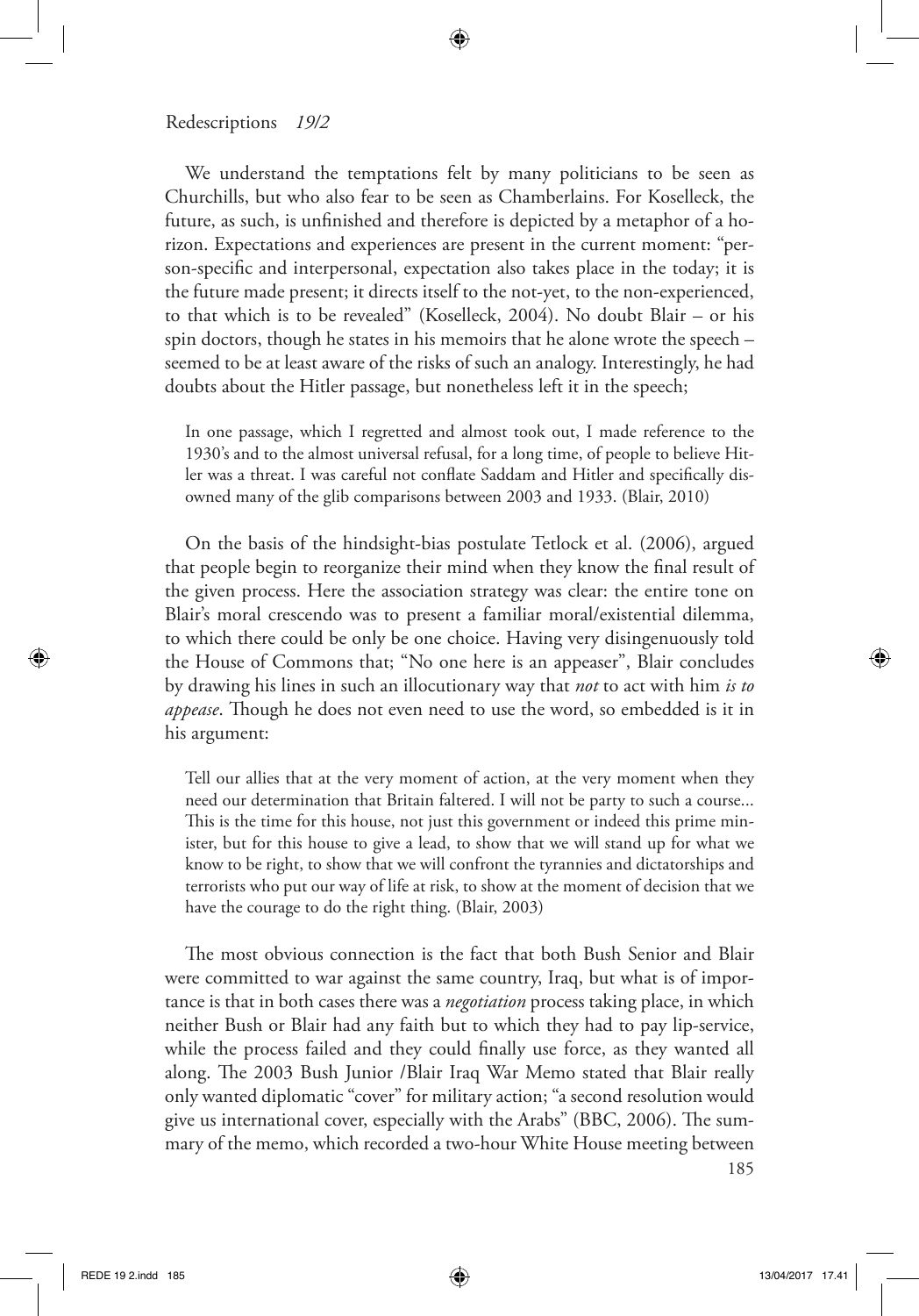⊕

both leaders in late January 2003, says: "Our diplomatic strategy had to be arranged around the military planning." (BBC, 2006) Military option *frst*, diplomacy *second*, with Munich playing the role of legitimizing argument.

In this sense, Munich becomes a form of *anti-diplomacy*. After all, goes the argument, negotiation failed in the 1930s, and look what happened, therefore negotiation is a waste of time, there are no longer any options but the military one, as was indeed the case in 1956 when a doomed negotiation was also present.

## **Conclusion**

According to the old cliché, history repeats itself. An equally well-known claim is Santayana's that those who do not know history are committed to repeat it. Both refer to learning from history, but history's role in relation to the unknown future is more complex (Koselleck, 2004). According to Tetlock et al. (2006), the question is not whether or not people learn from history but rather, is hindsight bias inevitable in politics? They tend to say yes to the latter as people usually do not remember how unsure the actors were in the past. For example, Dieter Segert has argued that in autumn 1989, two of four collective actors in the GDR aimed for nothing more than democratic reform of their country; German unifcation, which seems inevitable in retrospect, was not desired or even imagined at the time (Segert, 2009).<sup>12</sup> Thus, in this historicocultural approach we have not studied *history* or historical events as such but rather their use in the context of international relations and the ways in which *history* is constructed, manipulated and turned into politics.

In this article we have concentrated on the process how "Munich" i.e., the evocation of appeasement, has become a concept in international politics. From the point of conceptual history, to become established a concept requires not only its usage in diferent temporal contexts but also acknowledging of its metaphorical nature. In our case, a particular historical event has become a metaphor. Instead of essentially absorbing radically new meanings this relatively new, (ca. 80 year old), event has established a life beyond its original usage.

We have argued that a rhetorical analogy is an instrument that changes objective time into experienced human time – we even think that politics is about a battle of proper metaphors. Thus, one can argue that history repeats when people like to repeat it: political dimensions are found in the way in which people deal with the past in concrete situations; whether they attempt to free themselves of it and dissociate themselves from it, or build continuities, remember and forget. At the same time we remind readers that politics is both temporal continuities and discontinuities to avoid overreaction.

⊕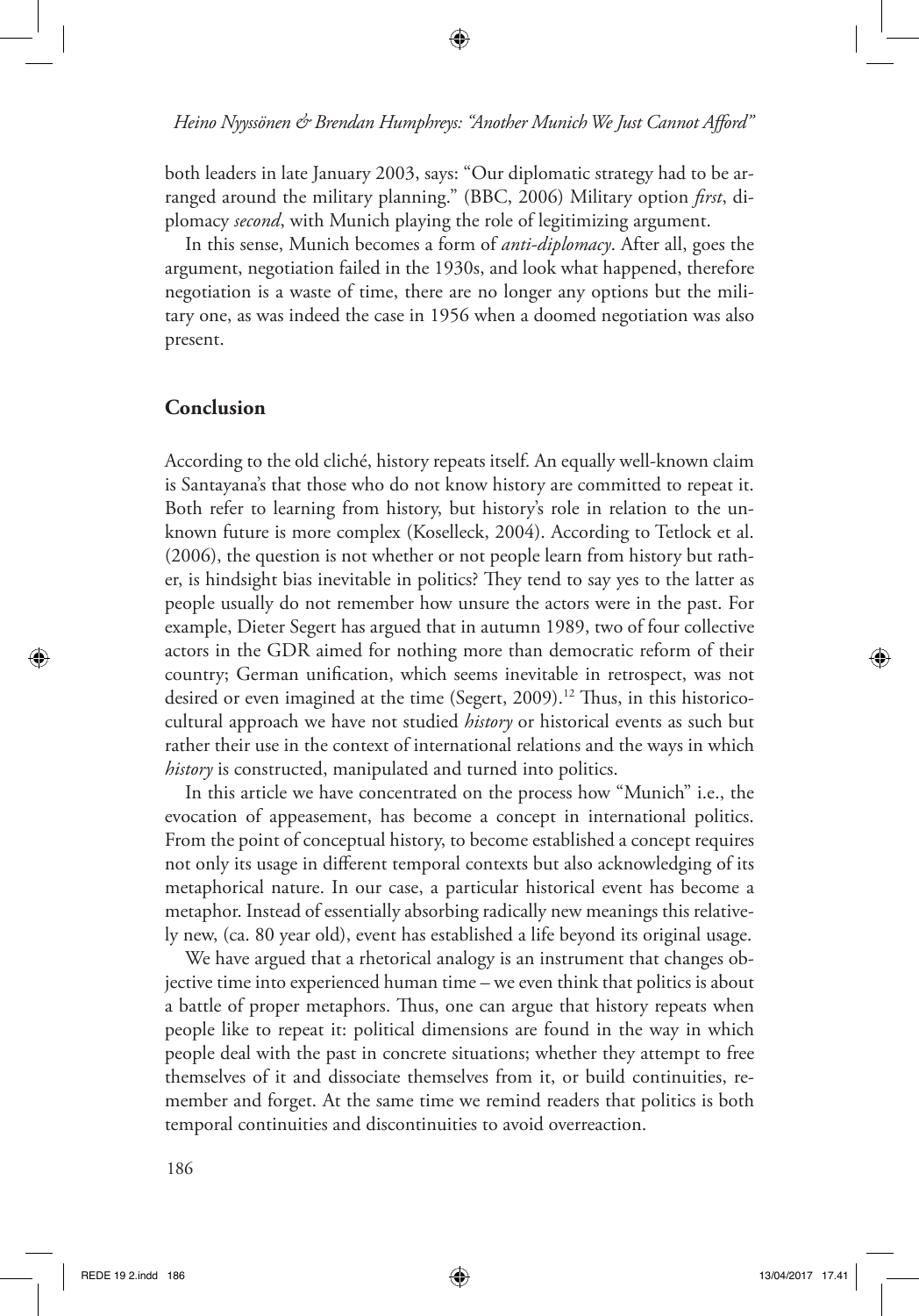We contend that what we have called "Munich" is a uniquely dangerous form of political speech. It was chosen to prove that continuity existed, and this continuity was harnessed to legitimate current aggressive political purposes. In efect, it is an applied *anti-diplomacy*, which implies that negotiation is a useless, cowardly, even a treasonous activity.

⊕

Several other cases could have been presented in addition to the ones above, ones that we have discussed elsewhere (Humphreys, 2013); Margaret Tatcher's rhetoric in regard to the Falklands' War ("we were defending our honour as a nation, and principles of fundamental importance to the whole world – above all, that aggressors should never succeed") (Thatcher, 1993)<sup>13</sup>, or of Madeline Albright in the build up to the Kosovo war; ("This is London remember, not Munich!", quoted in Ignatief, 2000) each confict that made pretensions of negotiation when the military option was always going to be favoured over a political/diplomatic option. In this sense, "Munich" has often been the fnal and most loaded rhetorical pitch that has allowed countries – justly or unjustly – to go to war.

## **Endnotes**

◈

- 1 The title refers to a line in a rock song "Highwire" by Mick Jagger and Keith Richards. The song was banned by the BBC during the 1991 Gulf War.
- 2 In the midst of the Crimean crisis Hillary Clinton and the former Czech Foreign Minister Karel von Schwarzenberg, for example, compared Putin's actions to Hitler's in the 1930s (*Global Post* 3 March 2014; *Te Washington Post* 5 March 2014). Two years later China's *Global Times* (14 March 2016) evoked the problem of Donald Trump's populism, which is opening a Pandora's box in US presidential elections: "…he is a perfect populist that could easily provoke the public… He has even been called another Benito Mussolini or Adolf Hitler by some Western media. Mussolini and Hitler came to power through elections, a heavy lesson for Western democracy. Now, most analysts believe the US election system will stop Trump from being president eventually."
- 3 For example, Gordon Carper compiled some 3000 defnitions of the term from the perspective of politicians, researchers, writers, etc. See Gordon N. Carper, *Te Meaning of History. A Dictionary of Quotations* (New York, 1991). See also the *Historia magistra vitae* and the diferent meanings of the concept history by Reinhart Koselleck, *Futures Past. On the Semantics of Historical Time* (Cambridge, Massachusetts, London, 2004).
- 4 For example, at a recent conference, one of the authors of this paper traded analogies with a Serbian delegate, and stated that Southern Ireland accepts the loss of Northern Ireland, and France that of Algeria, and Finland that of Karelia, Germany of Gdansk; when will a Serbian leader be able to admit the obvious, that is, that Kosovo was "lost"? The Serbian delegate replied "you might as well ask an Israeli when he would give up Jerusalem". In this sense historical analogies can be-

187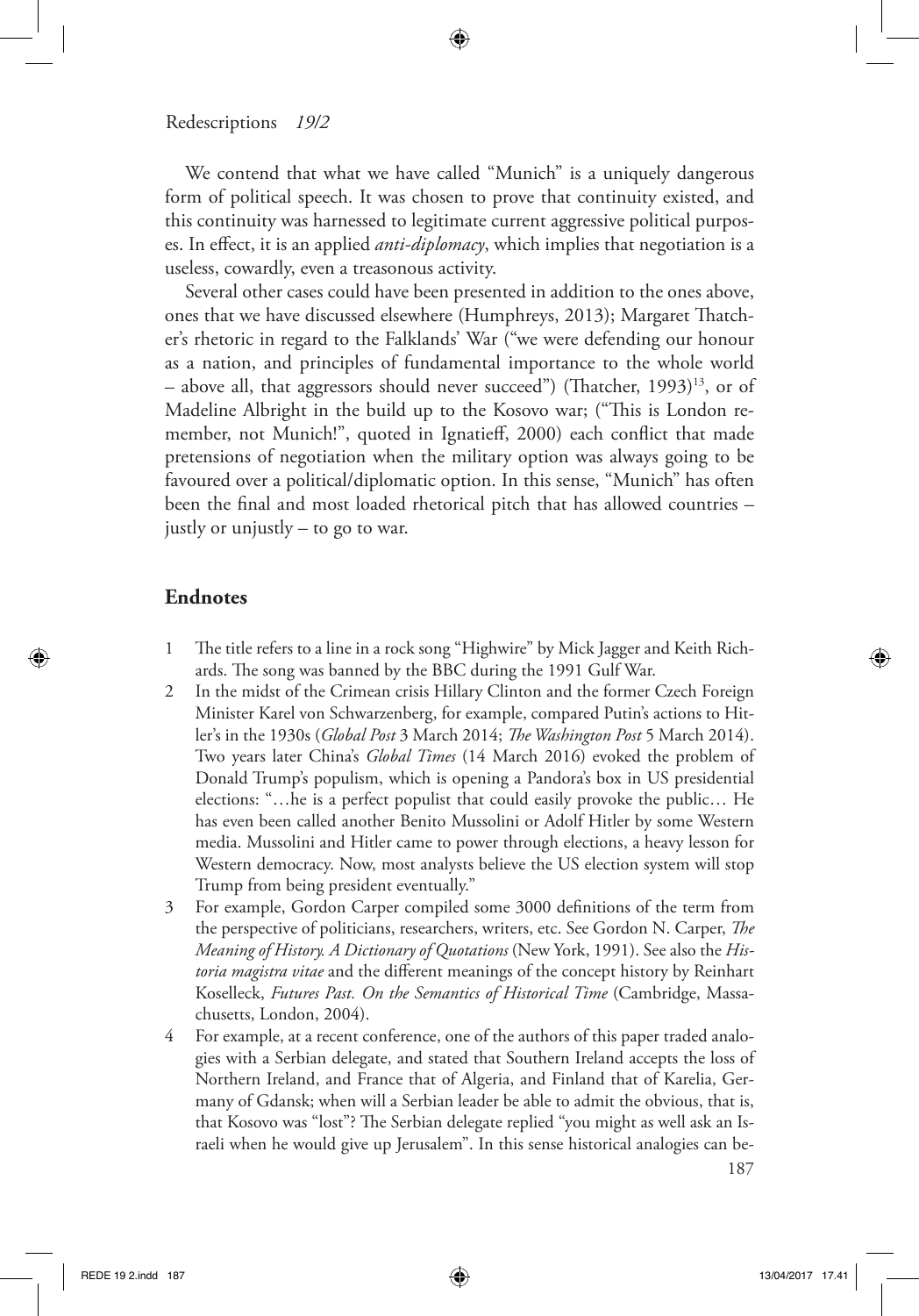come powerful metaphors; Jerusalem, as a metaphor, was King; the dreary spires of Belfast and Gdansk simply couldn't compete.

- 5 Eden was an officer in the First World War, (he may even have fought against Hitler at La Fere). Later as a politician he had frsthand experience of Hitler, dating from 1934.
- 6 Bush senior was a bomber pilot in the Pacifc theater.
- 7 As Carver and Pikalo (2008) indicate, there are diferent ways to understand metaphors. In the most conventional, Aristotelian way, they are substitutes between one concept and another, fgures of speech or matters of words rather than thought or action. Secondly, in the sense of Max Black's interaction view, they render a certain nuanced meaning by emphasizing some details and de-emphasizing others. They are results of interaction and have a meaning-giving action. Metaphors, which turn out to be successful, establish a privileged perspective, constitute the object and disappear as metaphors. They inform and structure thinking as being boundary-drawing, boundary-maintaining, ordering "mini-narratives", and could bring new ontological information.
- 8 Michael Cox (2001) says that the issue became so delicate in retrospect that Carr made some changes to the new edition in November 1945. According to critics, those "some alterations" and a new index were "crucial". For Cox the real issue is whether Carr would have done that in 1939, when he saw that appeasement was in tatters (Cox 2001, lxxii–lxxiv). From our point of view it is highly important that they are dealing with the Munich Agreement and the fate of Czechoslovakia. Cox estimates that there are one or two blunt changes in the 1945 edition. Thus, from 1945 perspective it was not inevitable anymore that power relations of Europe 1938 made it inevitable that Czechoslovakia should lose part of its territory, and eventually her independence. If this were to happen, Carr stated in 1939, it would be better that this should come about as a result of discussions around a table in Munich rather than as a result of war. (Cox 2001, lxxvi, cf. Rhetorical turn… 1996).
- 9 Lamentably, Macmillan's famous diary had little on this as Macmillan destroyed the relevant entries on Eden's request.
- 10 Melvin R. Laird (2005) argues that "another Vietnam" is used to mould an isolationalist American foreign policy. Implicitly there is a kind of "what if" argument, as if the US had funded its allies in Vietnam after it withdrew its troops in 1973, according to Laird, the allies have won the war. As a perspective Laird mentioned also his own experiences and even a shrapnel in his body from a kamikaze attack.
- 11 Here the depiction, Bush fnding an analogy, has an interesting parallel, which we call a preventive analogy: during the Cuban missile crisis President Kennedy read *Te Guns of August*, a book dealing with a chain reaction in the beginning of the WWI. After a potential connection to current events, Kennedy aimed to act in a manner that such a volume like *Te Missiles of October* will not be written (cf. Tosh 2008).
- 12 Interestingly, during the recent Arab Spring, some commentators tried to map the uprisings onto those of Eastern Europe in 1989. By contrast, some threatened Arab leaders spoke of the uprisings in terms of another Western "crusade".
- 13 Tatcher's preference for military action over a diplomatic solution was transpar-
- 188

↔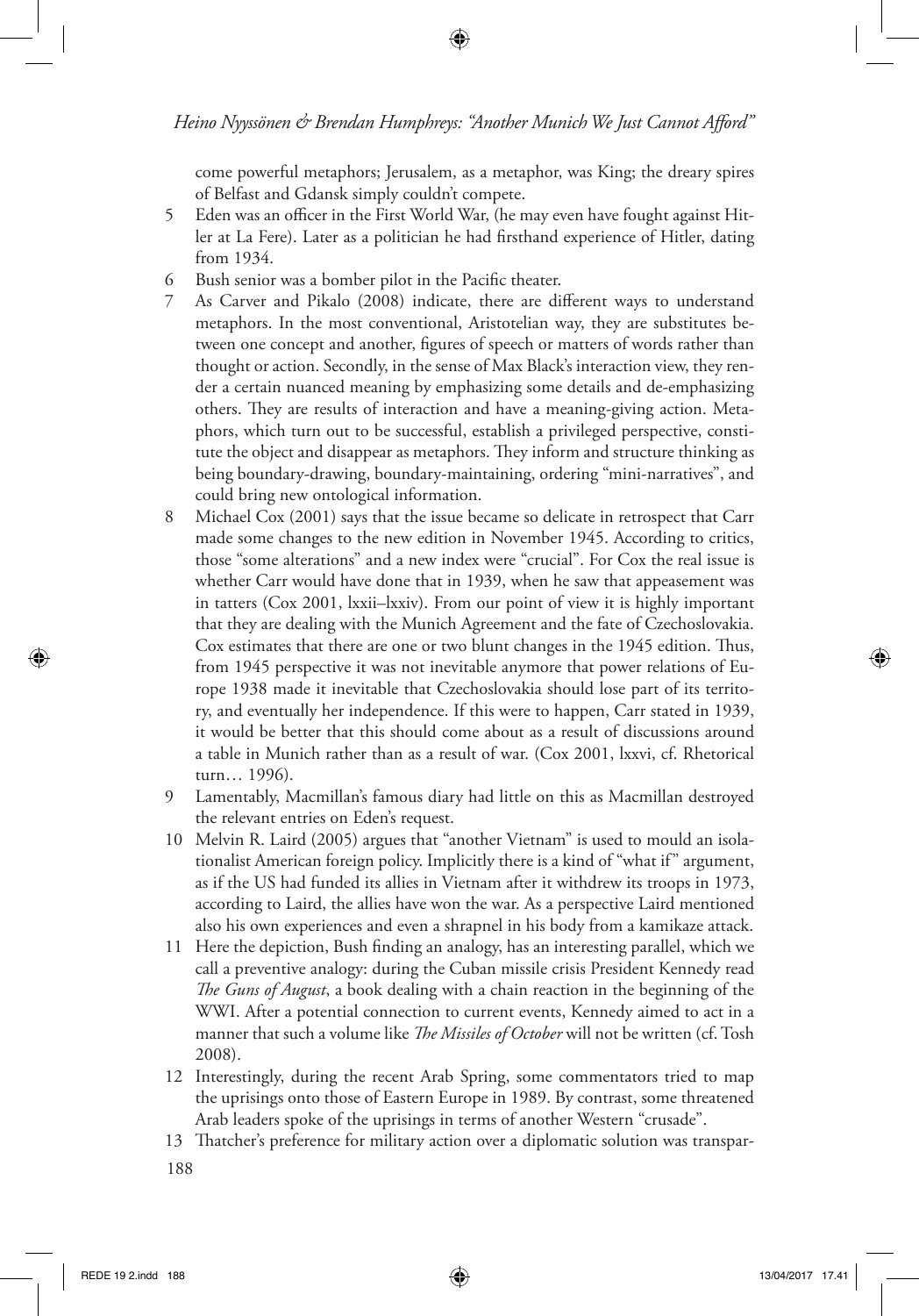ent; "there were clear signs that what they (the Americans) were contemplating was a negotiation between the two sides....But in practice the Haig negotiations, which flowed from all this, almost certainly worked in our favour by precluding for a time *even less helpful diplomatic interventions from other directions, including*  the UN" (Thatcher, 186,188, emphasis added).

⊕

# **References**

- ANKERSMIT, F. R., 1996. *Aesthetic Politics. Political Philosophy Beyond Fact and Value.* Stanford: Standford University Press.
- BAGLIONE, L. A., 2006. The Importance of Political Analogies during Crises: Refections on Nyyssönen. *KronoScope*, 6:1, 69–82.
- BBC, 2006. Bush-Blair Iraq war memo revealed, 27 March, available at http://news. bbc.co.uk/2/hi/americas/4849744.stm.
- BEER, F.A. and Robert Hariman (eds.), 1996. *Post-Realism: Te Rhetorical Turn in International Relations.* East Lansing: Michigan State University Press.
- BLAIR, Tony, 2003. Speech, quoted in *Guardian*, 18 March 2003, available at Tony Blair (2010) *A Journey*. London, Hutchinson.
- BUSH, G. and Brent Scowcroft, 1998. *A World Transformed.* New York: Knopf.
- CARR, E. H., 1961 [1963]. *What is History.* 4th edition. New York: Knopf.
- CARPER G. N, 1991. *Te Meaning of History. A Dictionary of Quotations.* New York: Greenwood.
- CARVER, Terrell and Jernej Pikalo (eds.), 2008. *Political Language and Metaphor: Interpreting and Changing the World*. London: Taylor & Francis.
- CHARTERIS-BLACK, Jonathan, 2005. *Politicians and Rhetoric: Te Persuasive Power of Metaphor.* New York and London Houndmills: Palgrave Macmillan.
- CHILTON, Paul A., 1996. *Security Metaphors, Cold War Discourse from Containment to Common House.* New York, Bern, Frankfurt/M: Peter Lang.
- COX, M, 2001. From the First to the Second Edition of the Twenty Years' Crisis: A Case of Self-censorship? E.H. Carr *Te Twenty Years' Crisis.* New York and London: Palgrave Macmillan.
- DOCUMENTS ON INTERNATIONAL AFFAIRS, 1956. Issued under the auspices of the Royal Institute of International Afairs, Oxford, 1957/58.
- EDEN, Anthony, 1960. *Full Circle. Memoirs*. London: Cassel.
- EDEN, Anthony, 1962. *Facing the Dictators*. London: Cassel.
- ELMAN C and M. F Elman, 2008. The Role of History in International Relations. *Millenium – Journal of International Studies* 37, 357–359.
- FOREIGN RELATIONS OF THE UNITES STATES, 1955–1957. *Volume XIV Arab-Israeli Dispute 1955, Volume XVI Suez Crisis July 26-December 31, 1956.*  United States Department of State, Washington, 1990.
- GLOBAL POST, 2014. 3 March.
- GLOBAL TIMES, 2016. 14 March.
- GUARDIAN, 2006. 12 July.

189

◈